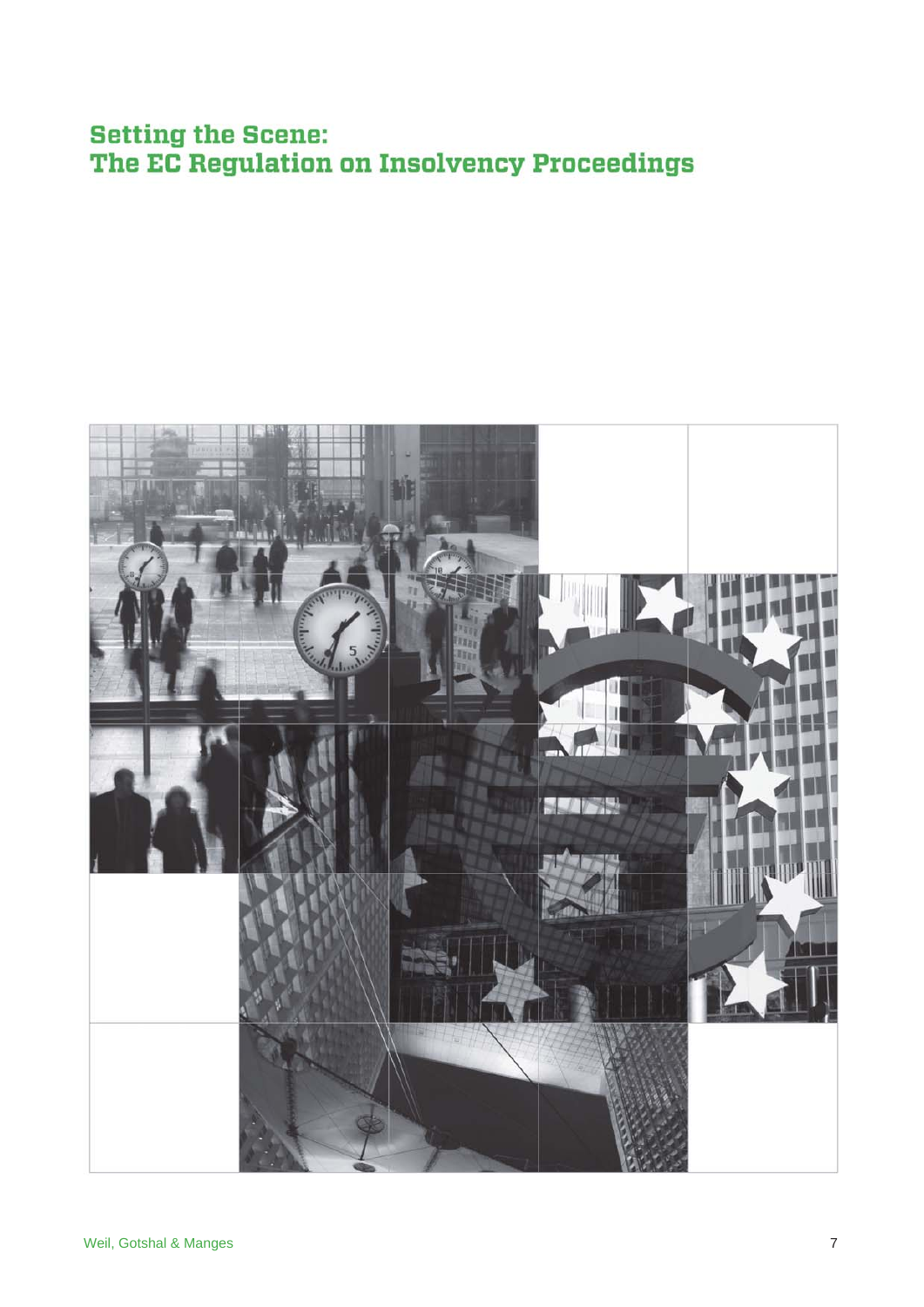# **Setting the Scene: The EC Regulation on Insolvency Proceedings**

## **Which Insolvency Law Applies in Europe and Which Court has Jurisdiction?**

The European Union (EU) consists of twenty-seven Member States.<sup>1</sup> Each has their own legal system with different insolvency and restructuring laws, reflecting different underlying policies and traditions. Where a debtor is centred in Europe the provisions of the EC Regulation on Insolvency Proceedings (EIR) determine which Member State's insolvency laws applies and which Member State's courts has jurisdiction to decide on the issues arising in the insolvency proceedings. The EIR is mandatory and applies throughout the EU (except Denmark). Its aim is to ensure that insolvency proceedings, including cross-border aspects, operate efficiently and effectively within Europe, but it does not harmonise the substantive insolvency laws of the Member States. Insolvency judgments of the courts in Member States and the powers of the appointed office holders are, however, automatically recognised in other Member States. Further provisions are intended to promote cooperation between insolvency office holders where more than one set of insolvency proceedings have been opened for a particular debtor.

#### **Scope of the EIR**

The EIR applies to the specified types of collective insolvency proceedings which are listed separately for each Member State within its Annex  $A<sup>2</sup>$  Insolvency proceedings concerning insurance undertakings and credit institutions are excluded from the scope of the EIR as different EU Directives apply to these regimes.

#### **Establishing Jurisdiction**

The key concept of the EIR is the location of the debtor's *'centre of main interests'* (COMI) as it is the courts of this Member State which have jurisdiction to open *'main proceedings'*. Main proceedings are deemed to be of universal scope (except where ancillary proceedings are started), and main proceedings extend to all of the debtor's assets and creditors, wherever they are located. If the debtor does not have a COMI within the EC, the EIR does not apply.

COMI is not a defined term, but recitals to the EIR require that it should correspond with the place where the debtor *'conducts the administration of his interests on a regular basis and is therefore ascertainable by third parties'.* The EIR includes a presumption, in the absence of proof to the contrary, that the COMI will be the place of a corporate debtor's registered office. Unfortunately, the EIR does not include provisions for dealing with group companies on a consolidated basis, but rather the COMI of each separate entity has to be separately assessed. In the early days following the introduction of the EIR, particularly as insolvency professionals considered strategies for dealing with cross-border groups, there were uncertainties as to the correct approach in identifying COMI.

Following rulings of the European Court of Justice and further consideration of the case law by the English Court of Appeal (and its equivalents elsewhere in Europe) this issue has become broadly settled. Accordingly, whilst the fact that a parent company has control of its subsidiary will not itself

-

<sup>1</sup> Belgium, Denmark (which has exercised an opt out and is not a party to the EIR), Germany, Greece, Spain, France, Ireland, Italy, Luxembourg, the Netherlands, Austria, Portugal, Finland, Sweden, United Kingdom, Cyprus, Czech Republic, Estonia, Hungary, Latvia, Lithuania, Malta, Poland, Slovakia, Slovenia, Romania and Bulgaria. The United Kingdom comprises England & Wales, Scotland and Northern Ireland. The Channel Islands and Isle of Man are not members of the EU and hence not subject to the EIR. However, Gibraltar is part of the United Kingdom for the purposes of the EIR by virtue of A299(4) of the Treaty of Rome, which established the then European Economic Community.

<sup>&</sup>lt;sup>2</sup> For the United Kingdom, the corporate proceedings falling within the framework of the EIR are compulsory winding up, creditors' voluntary liquidation, administration and voluntary arrangements. For France the applicable procedures are 'sauvegarde' 'redressement judiciaire' and 'liquidation judiciaire'. The German proceedings which are covered are 'Das Konkursverfahren' 'Das gerichtliche Vergleichsverfahren', 'Das Gesamtvollstreckungsverfahren' and 'Das Insolvenzverfahren'.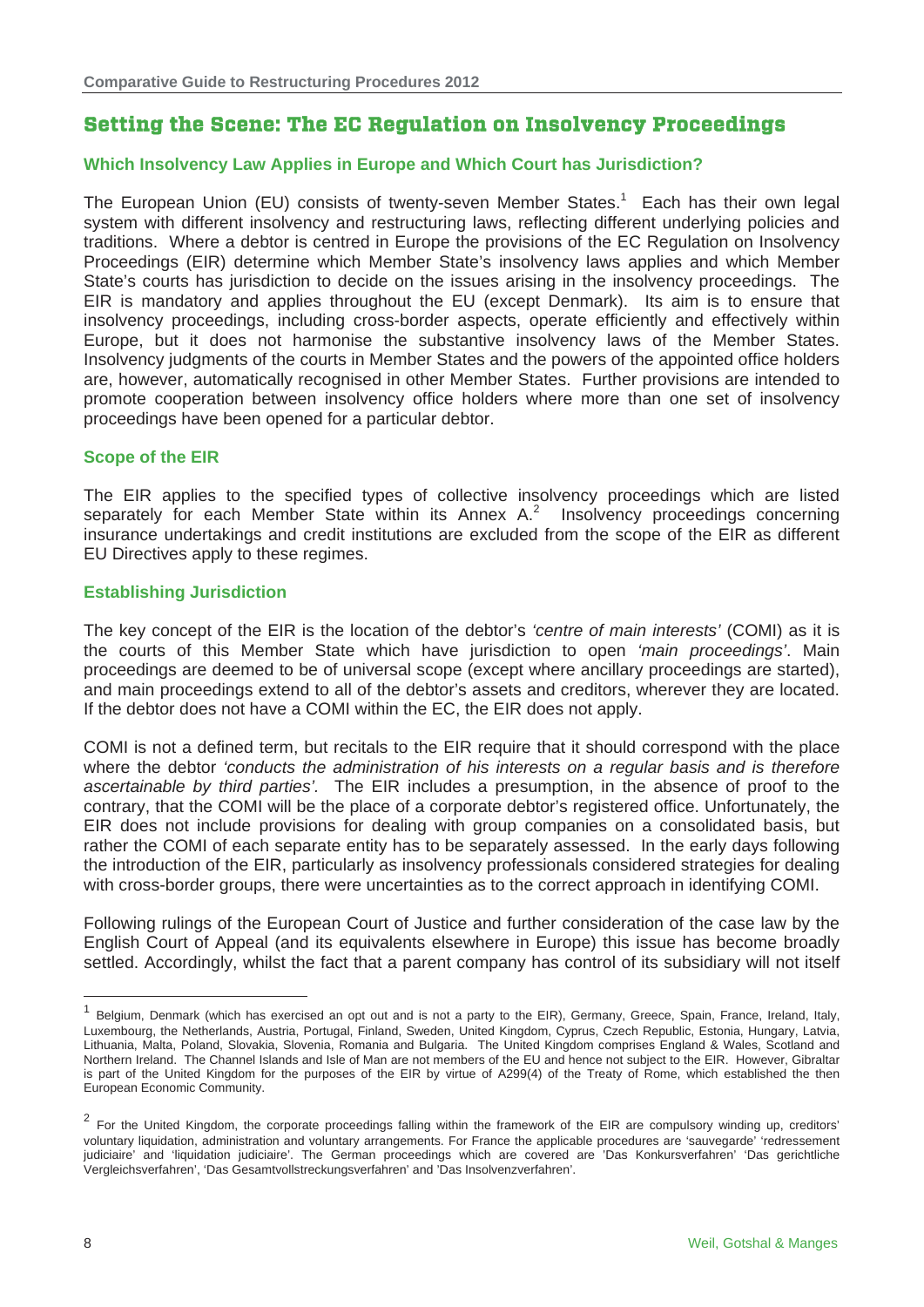be sufficient to rebut the registered office presumption as to COMI, the presumption can be rebutted if the head office functions of the subsidiary entity are located in a different Member State (for example, the state in which its parent is located), as long as the location of its head office is readily ascertainable by third parties. With the potential to encourage a race to the courts to open proceedings, the recitals require that Member States defer to the determination as to COMI made by the courts of the place where proceedings are first opened. Any appeal as to COMI must be made through the appeal courts of that jurisdiction, with a final appeal to the European Court of Justice.

## **Migrating COMI**

The EIR requires that main proceedings are opened in the place where an entity has its COMI at the point in time that the relevant insolvency proceedings are initiated. There is, however, no requirement that an entity's COMI is fixed, indeed any such restriction has the potential to run counter to the basic freedom of movement principles upon which the European Union is based. $3$  In some cases there may be strategic advantages in migrating the COMI of an entity to another Member State prior to opening insolvency proceedings where, for example, the second Member State has more accessible, flexible or predictable restructuring procedures. An example of a strategic COMI migration, which was approved by the English courts, arose in the restructuring of the Wind Hellas Telecoms group. In that case a Luxembourg-based and registered group holding company migrated its COMI to England three months before English administration proceedings were opened.

Whilst identifying COMI requires a case by case analysis of the particular facts (on an entity by entity basis) it is instructive to note the factors which the English judge in Wind Hellas considered relevant when he evaluated and upheld the debtor's assertion that its COMI had been migrated to England.<sup>4</sup> These comprised the following:

- a) the debtor's head office and principal address had been moved to London;
- b) the debtor's creditors had been notified of its change of head office;
- c) there was a press release announcing that the debtor's activities were shifting to England;
- d) the debtor had opened a bank account in London;
- e) the debtor had registered as an overseas company under the Companies Act in England; and
- f) all negotiations between the debtor and its creditors took place in London.

It should also be noted that a COMI-shift of an operational company, as opposed to a holding company, is much less likely to be feasible.

#### **Opening Secondary and Territorial Proceedings**

The EIR permits ancillary proceedings to be opened in a Member State other than that in which a debtor's COMI is located if the debtor has an *'establishment'* in another Member State. An establishment is defined as "*any place of operations where the debtor carries out a non-transitory economic activity with human means and goods.*" Effectively this is a branch concept. Where the

-

 $3$  The European Court of Justice has nevertheless upheld the right of Member States to legislate to the effect that a company cannot migrate its COMI to another Member State if it wishes to retain its registered office in the first Member State - *Cartesio Okato es Szolgaltato [2009] Ch 354* so that the strategic migration of COMI may not be readily feasible in some jurisdictions.

<sup>4</sup> Reported as: In the Matter of: Hellas Telecommunications (Luxembourg) II SCA [2009] EWHC 3199 (Ch).